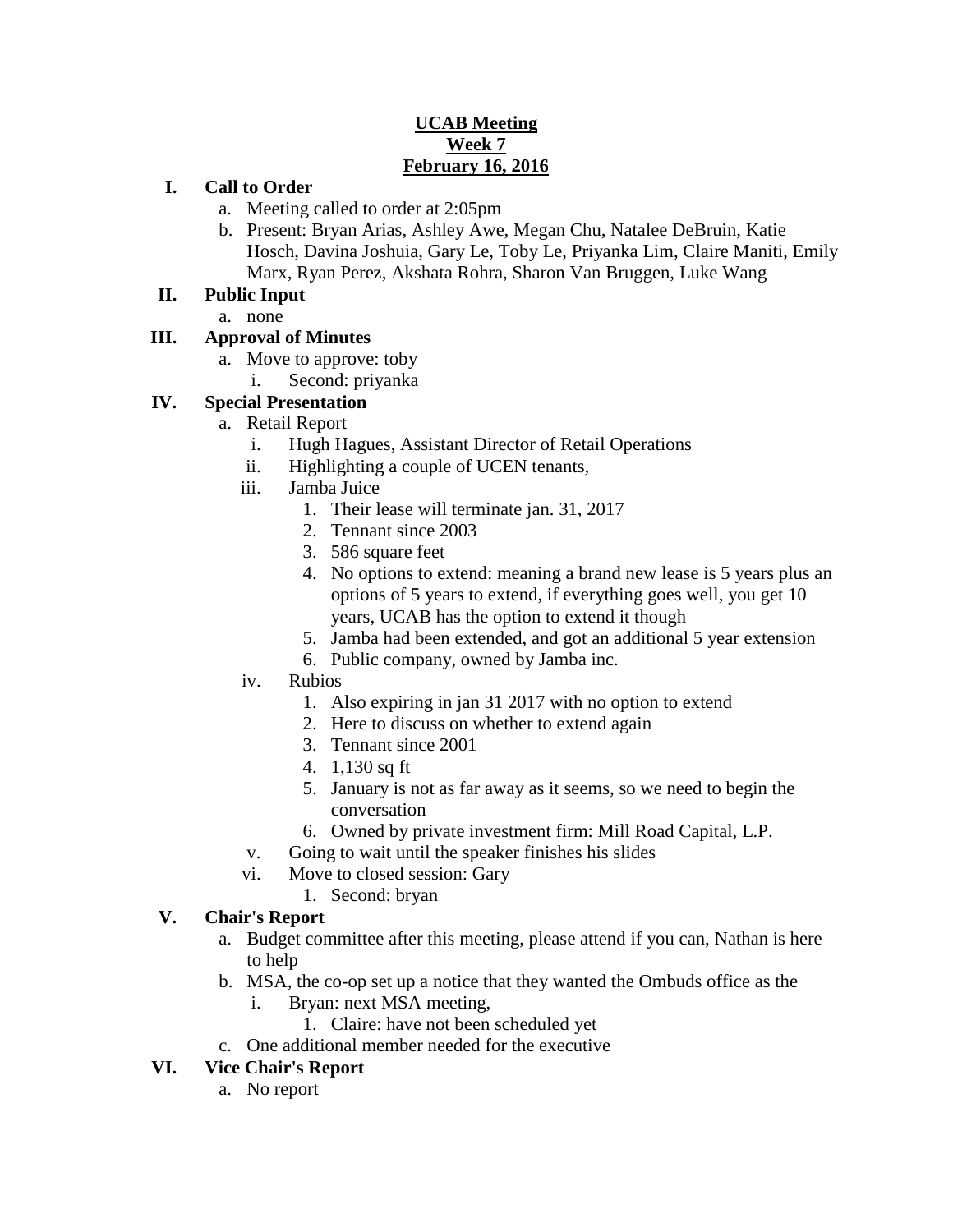#### **VII. Director's Report**

- a. Working with senior managers on the budget
- b. Waiting for campus counsel for the reviews for UCABs new point system

## **VIII. New Business**

- a. Tech Fee
	- i. American Pharmacist's Association
		- 1. Mr. Pharmacy event
			- a. Requested \$400
			- b. April 7th, Thursday 5:30-8:30
			- c. PC East
			- d. Male fashion show
			- e. Alumni are invited to come,
			- f. outreach from san diego community for donations
			- g. Free
			- h. Funding from SDCPA, GSA
			- i. Expected attendance: 100
			- j. 5 criteria, recommended \$100
			- k. Move approve for \$100: Gary
				- i. Natalee: Second
	- ii. Multi-Asain Student Association
		- 1. MASA Fusion Kickoff
		- 2. Requested \$350
		- 3. This coming Monday: Feb 22nd,
			- a. Under stipulation that the business office can be able to get through it
		- 4. Dance teams from ucsd, 0
		- 5. Open to all ucsd
		- 6. Not a fundraiser
		- 7. 500 people
		- 8. Alumni to help
		- 9. Natalee: free?
			- a. Yes
		- 10. 1.50\$ per student, recommend \$350
		- 11. Bryan: motion to fund for \$350 on stipulation that it goes through the business office in time
			- a. Second: ryan

#### **IX. Old Business**

a. none

#### **X. Open Forum**

- a. Ryan: taco villa, extended the gated area, students wondering if the tables are going to stay
	- i. Sharon: the wooden tables in front of the bike shop, want to save them, might have to be renovated

#### **XI. Member Reports**

- a. Ryan: Social Power Hour, 2pm
- b. Passion planners, at Claire's event